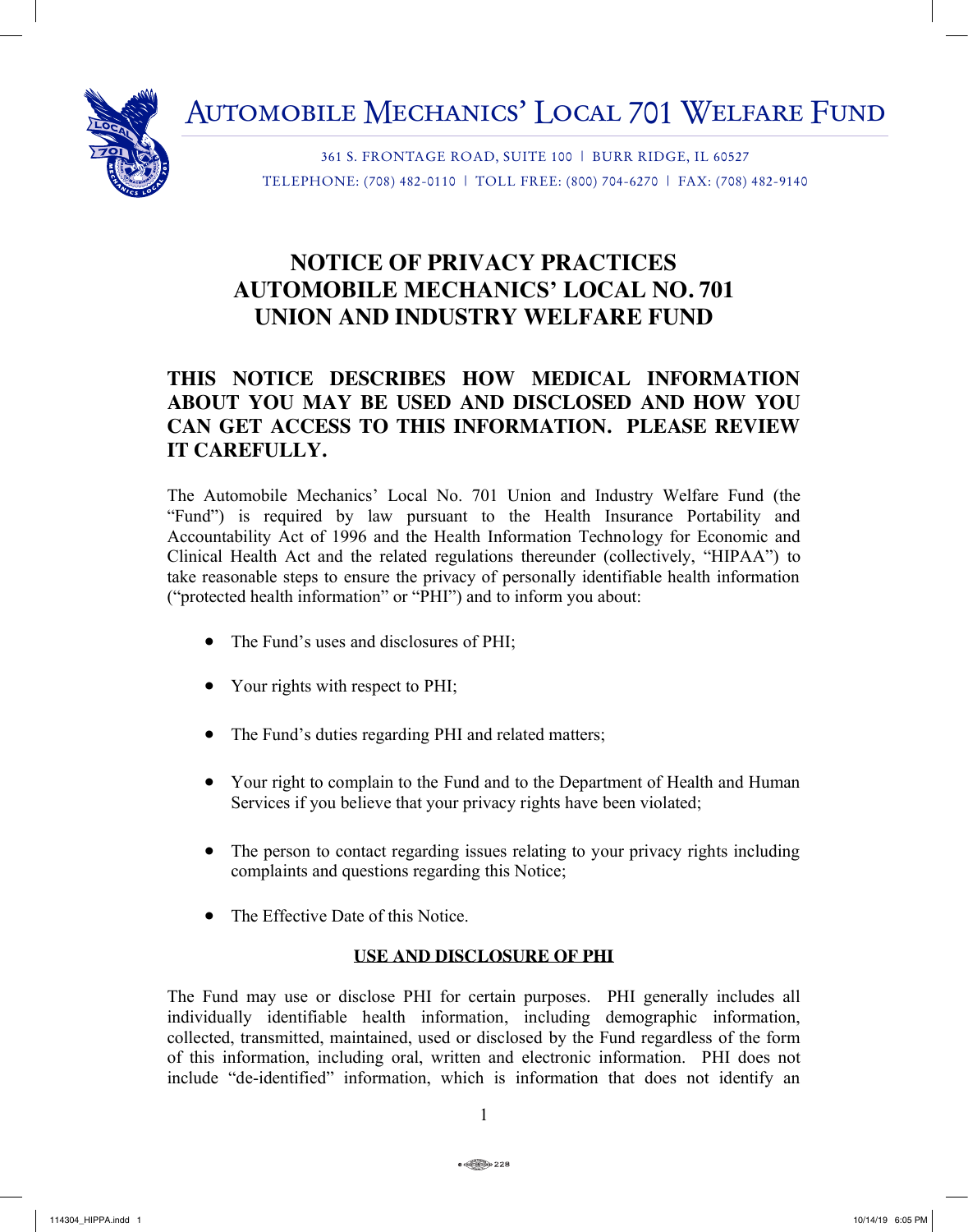individual and with respect to which there is no reasonable basis to believe that the information can be used to identify an individual. The purposes for which use and disclosure of PHI can be made are (1) for disclosure to you; (2) for carrying out treatment, payment and health care operations; (3) for disclosure to the plan sponsor, the Board of Trustees of the Fund, for the purposes of administering the Plan and for other functions specifically authorized under HIPAA; (4) for particular purposes for which use or disclosure is required or permitted under HIPAA; (5) for disclosure to family members, other relatives and close personal friends of information relevant to your care or for their notification, following, if practicable, provision of opportunity for you to agree or disagree with the disclosure; and (6) for other purposes following your execution of written authorization for use and disclosure. These purposes are described more fully below. As also set forth below, with certain specific exceptions, the Fund will only disclose the "minimum necessary" amount of PHI.

#### **1. Disclosure to You.**

The Fund may disclose PHI to you. Procedures for you to obtain this information are set forth in the section concerning your rights with respect to your PHI.

#### **2. Use and Disclosure to Carry Out Treatment, Payment or Health Care Operations.**

The Fund may use or disclose PHI for purposes of treatment, payment or health care operations. This can include disclosure to the plan sponsor, the Board of Trustees of the Fund, as discussed in Section 3, below.

#### **a. Treatment**

The Fund may use or disclose PHI for the purpose of treatment. "Treatment" is the provision, coordination or management of health care and related services. It also includes, but is not limited to, consultations and referrals between one or more providers.

For example, the Fund may disclose to a treating orthodontist the name of a treating dentist so that the orthodontist may ask for dental X-rays from the treating dentist.

#### **b. Payment**

The Fund may use or disclose your PHI for the purpose of "payment." "Payment" includes, but is not limited to, actions regarding coverage determinations and payment, including billing, claims management and determination, subrogation, plan reimbursement, reviews for medical necessity and appropriateness of care, utilization review and preauthorization.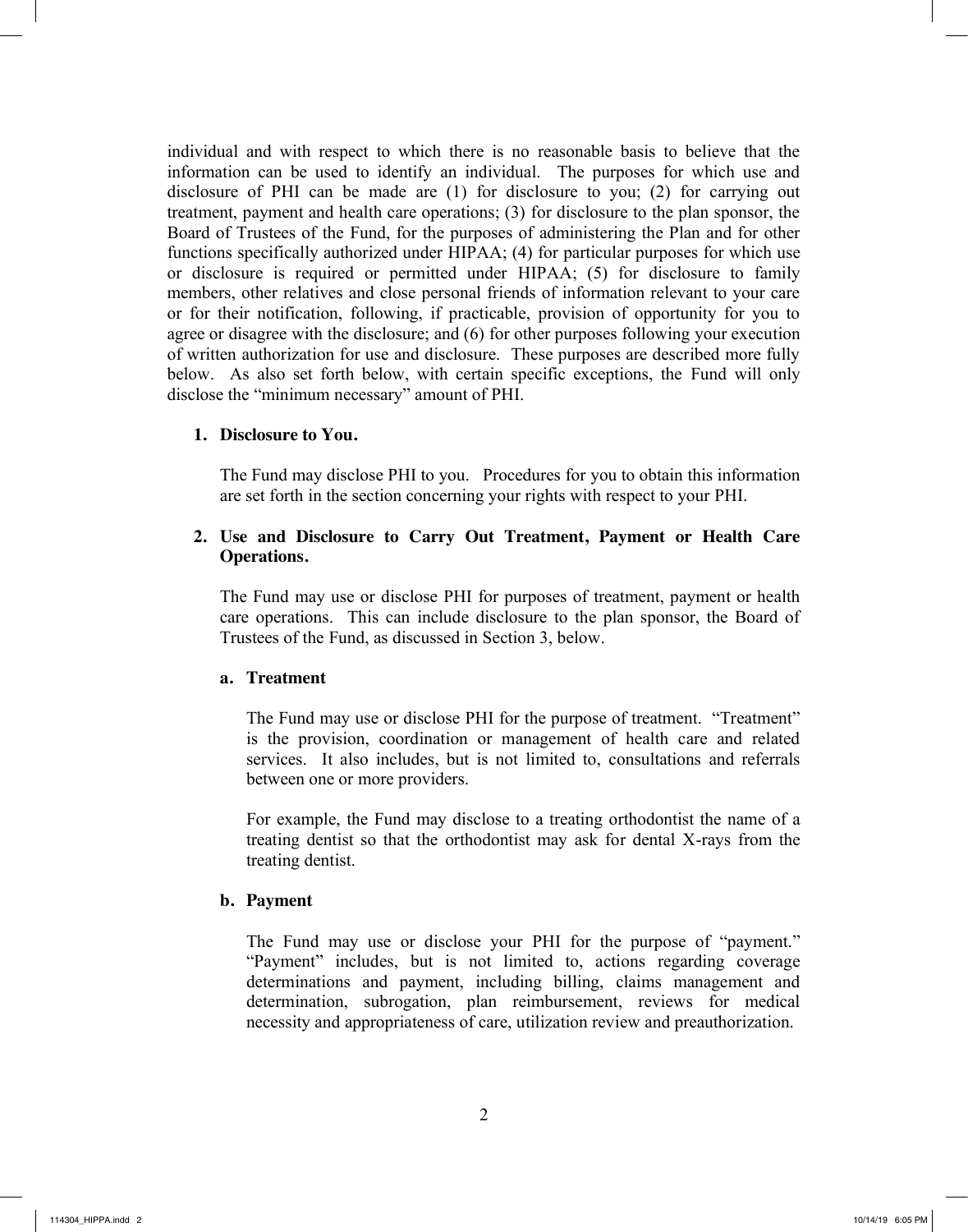For example, the Fund may provide information regarding your coverage or health care treatment to another health plan under which you are covered to coordinate payment of benefits.

#### **c. Health Care Operations**

The Fund may use or disclose PHI for the purpose of conducting its "health care operations." Health care operations include such activities as:

- Quality assessment and improvement activities.
- Activities designed to improve health or reduce health care costs.
- Clinical guideline and protocol development, case management and care coordination.
- Contacting health care providers and participants with information about treatment alternatives and other related functions.
- Health care professional competence or qualifications review and performance evaluation.
- Accreditation, certification, licensing or credentialing activities.
- Underwriting (excluding however, PHI which is genetic information because the Fund is prohibited from using or disclosing such genetic information for underwriting purposes), premium rating or related functions to create, renew or replace health insurance or health benefits.
- Conducting or arranging for medical reviews, legal services, compliance programs and auditing functions, including fraud and abuse prevention.
- Business planning and development including cost management and planning related analyses and formulary development.
- Business management and general administrative activities of the Fund, including customer service and resolution of internal grievances.
- Certain marketing activities (but only if you have authorized such disclosure as explained in Section 6, below).

For example, the Fund may use information about claims to audit the accuracy of its claims processing function.

## **3. Disclosure to the Plan Sponsor for Purposes of Plan Administration and other Authorized Purposes.**

The Fund may disclose your PHI to the plan sponsor, the Board of Trustees of the Fund, for the purposes of its administration of the Plan and for other functions specifically authorized under HIPAA. This disclosure may be for purposes of the Fund's treatment, payment and health care operations.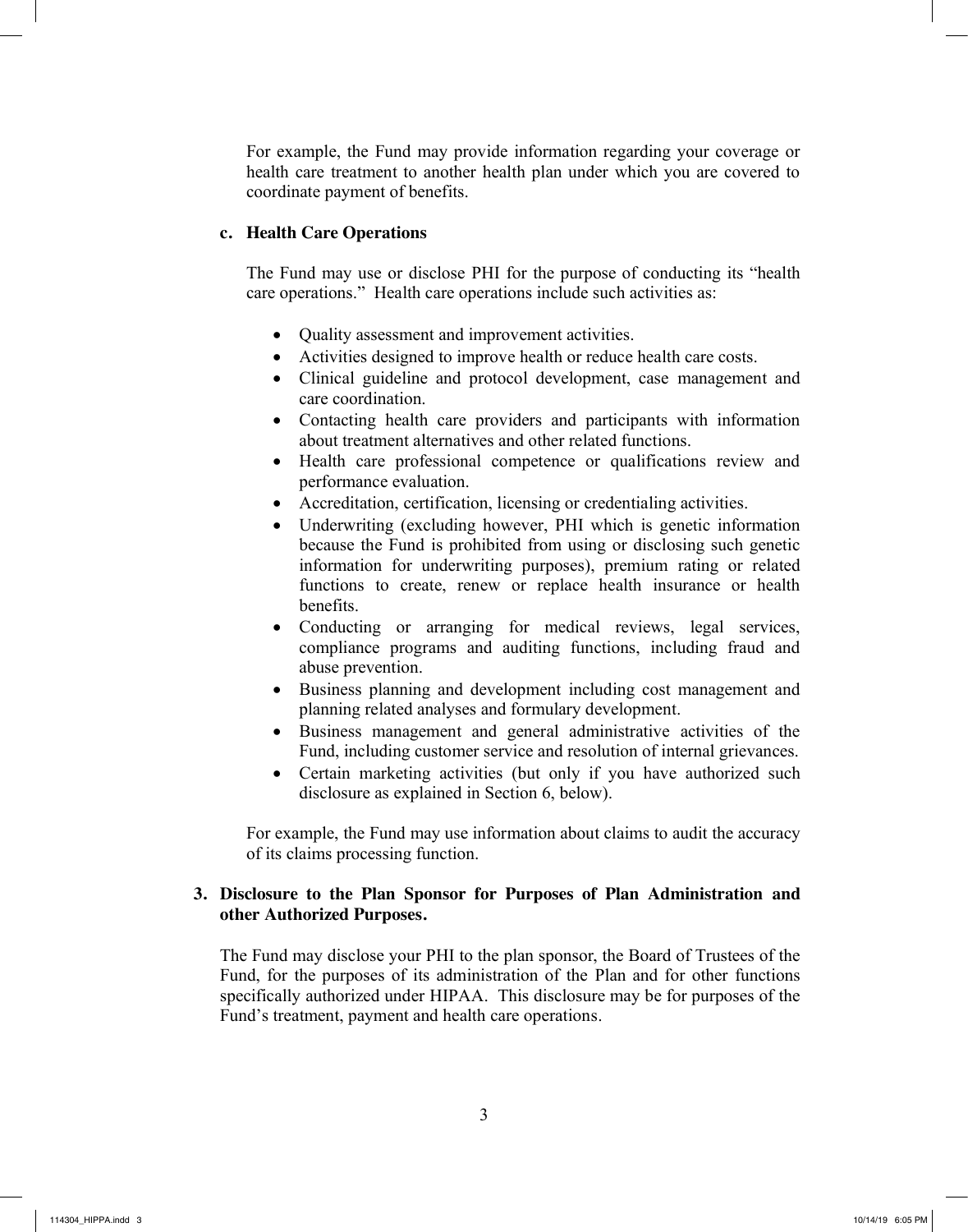### **a. Disclosure to Board of Trustees of "Summary Health Information" for Insurance Procurement and Amendment, Modification or Termination of the Plan.**

The Fund may disclose to the Board of Trustees "summary health information" (information which summarizes claims history, claims expenses, or types of claims experienced by individuals for whom the Trustees provide coverage under the Fund and from which aspects permitting identification, other than a five digit zip code, have been eliminated) in order for the Board of Trustees to obtain premium bids from health plans for providing health insurance coverage under the Fund or for the Board of Trustees to modify, amend or terminate the Fund.

#### **b. Disclosure to Board of Trustees of Enrollment Related Information.**

In addition, the Fund may disclose to the Board of Trustees PHI concerning whether you participate in the Fund or have enrolled or disenrolled from a health insurance issuer or HMO, in the event the Fund were to ever have such options.

#### **c. Disclosure to Board of Trustees with Authorization.**

The Fund may disclose PHI to the Board of Trustees pursuant to an "authorization" discussed in Section 6 below.

#### **d. Disclosure to Business Associates.**

The Fund may disclose PHI to third parties that assist the Fund in its operations. For example, The Fund may share your PHI with its business associate if the business associate is responsible for paying medical claims for the Fund. The Fund's business associates have the same obligation to keep PHI confidential as the Fund. The Fund must require its business associates to ensure that your PHI is protected from unauthorized use or disclosure.

#### **e. Disclosure to Board of Trustees for Purposes of Plan Administration.**

The Fund may disclose PHI to the Board of Trustees in order for the Trustees to carry out its responsibilities to administer the Fund.

For example, the Fund may disclose to the Board of Trustees information relevant to the Board of Trustees responsibilities to resolve an appeal regarding denial of a claim you might have for payment of benefits regarding your hospitalization for a particular type of medical services, such as cosmetic surgery, which is excluded from the Plan.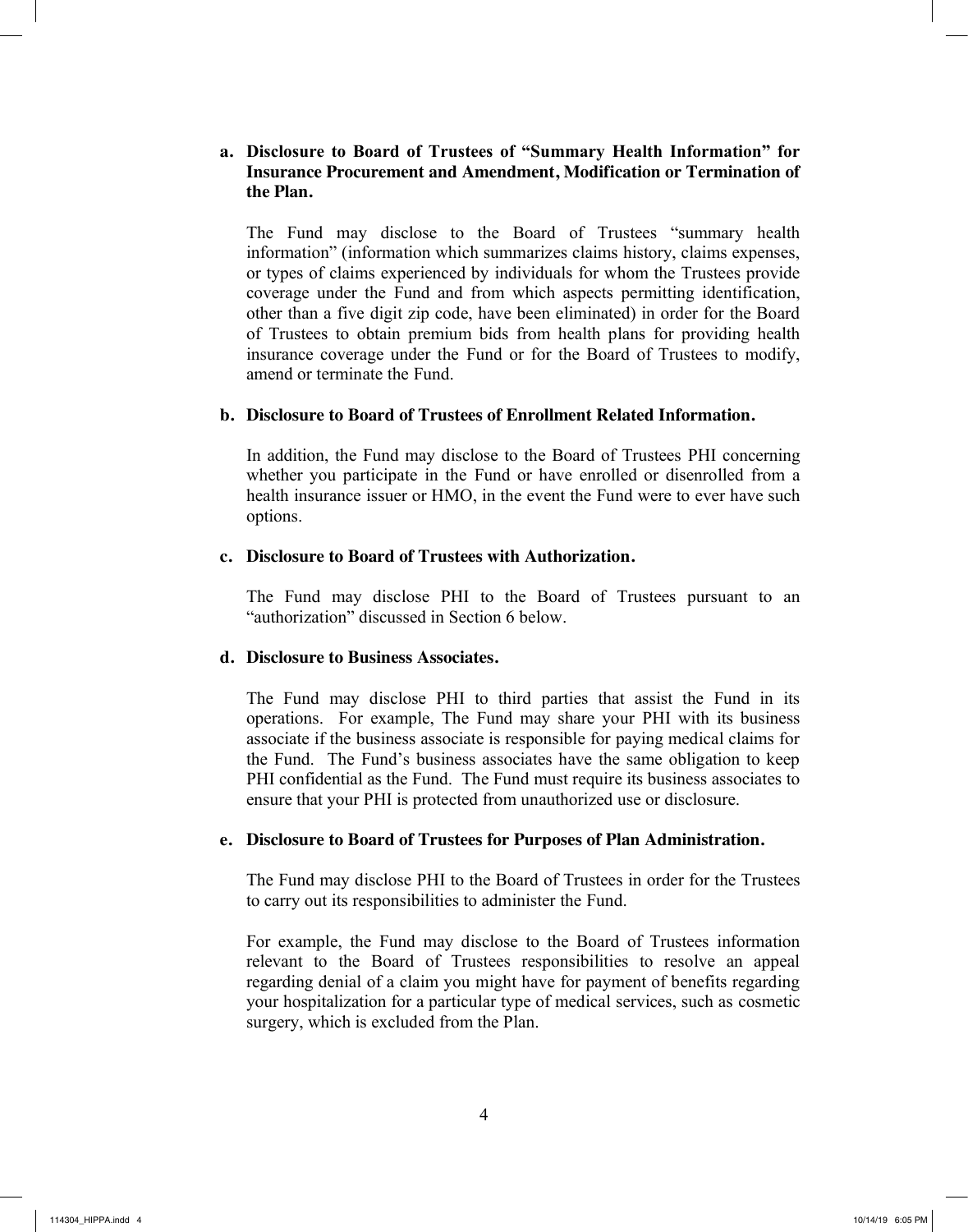In order to disclose PHI to the Board of Trustees for this purpose and for any other purpose other than those set forth in Sub-Sections (a) through (d) above, the Board of Trustees must certify to the Fund that the plan documents have been amended to restrict uses and disclosures of such information by the Board of Trustees to those permitted by HIPAA.

#### **4. Use and Disclosure Required or Permitted under HIPAA Without Your Authorization or Opportunity to Disagree With Use or Disclosure.**

Under HIPAA, the Fund is required or permitted to use or disclose PHI for certain purposes without either your authorization or opportunity to disagree with the use or disclosure.

#### **a. Use or Disclosure Required by Law.**

The Fund may use or disclose PHI when it is required to do so by federal, state or local law. For example, the Fund may disclose your PHI for the following purposes:

- For judicial and administrative proceedings pursuant to court or administrative order, legal process and authority.
- To report information related to victims of abuse, neglect, or domestic violence.
- To assist law enforcement officials in their law enforcement duties.

#### **b. Use or Disclosure for Health and Safety.**

The Fund may use or disclose PHI when permitted under HIPAA for purposes of public health activities, such as preventing or controlling disease or disability. In addition, your PHI may be disclosed to avert a threat to the health or safety of you, any other person, or the public, pursuant to applicable law.

#### **c. Use or Disclosure Concerning Deceased Individuals.**

The Fund may use or disclose PHI when required to be given to a coroner or medical examiner for the purposes of identifying a deceased person, determining a cause of death or other duties as authorized by law. Also, disclosure is permitted to funeral directors, consistent with applicable law, to carry out duties with respect to a dead person or, if necessary, in reasonable anticipation of the person's death.

#### **d. Use or Disclosure for Organ, Eye or Tissue Donation Purposes.**

The Fund may use or disclose PHI in communications with organ procurement organizations or other agencies engaged in the procurement,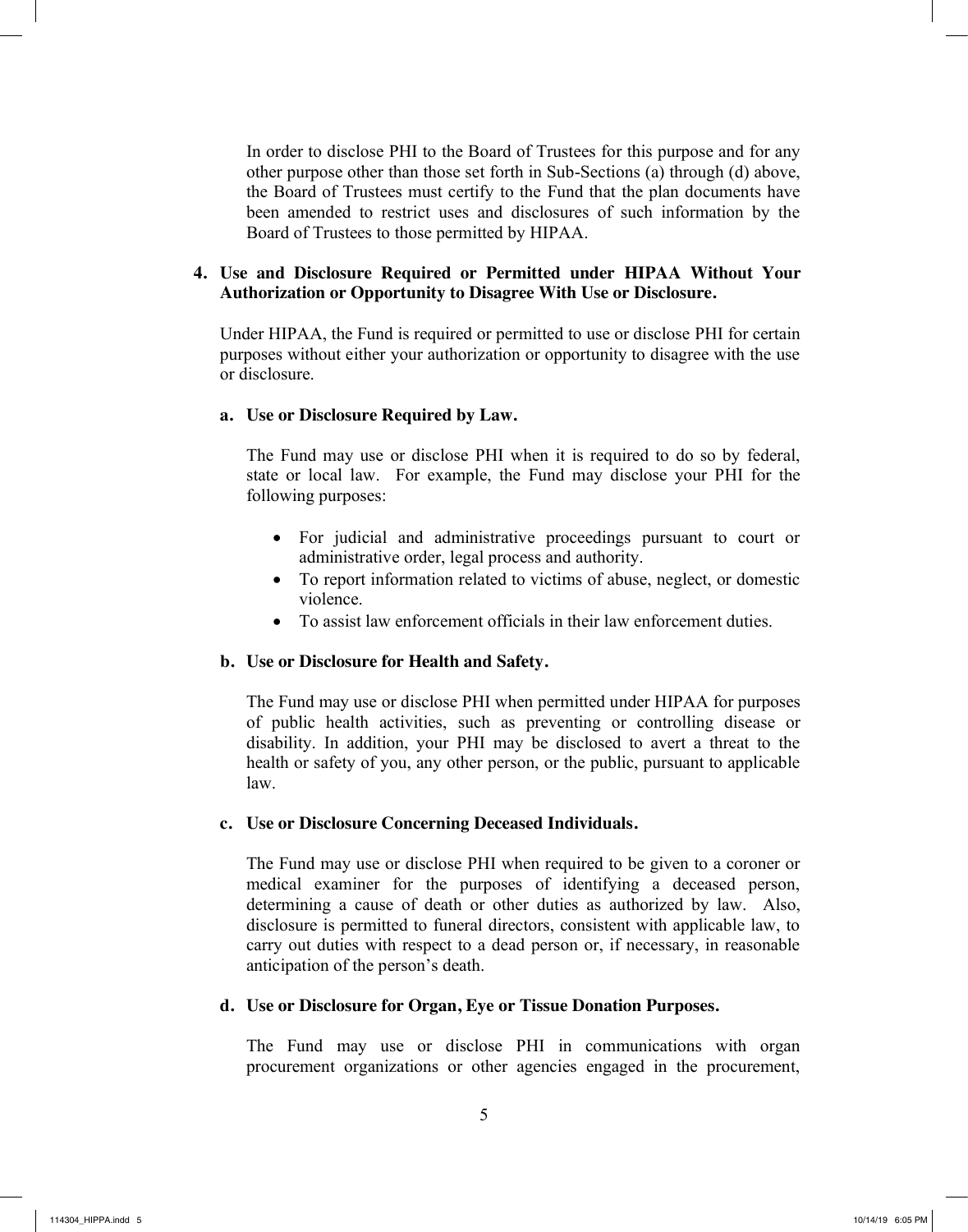banking or transplantation of organs, eyes or issue for the purpose of facilitating donation and transplantation.

#### **e. Use or Disclosure for Research Purposes.**

The Fund may use or disclose PHI for research purposes, to the extent permitted under HIPAA.

#### **f. Use or Disclosure for Specialized Government Functions.**

The Fund may, to the extent permitted under HIPAA, use or disclose your PHI to facilitate specialized governmental functions related to the military and veterans, national security and intelligence activities, protective services for the President and other public officials, and correctional institutions and inmates. Your PHI may also be disclosed to health oversight agencies that monitor the health care system for audits, investigation, licensure, and other oversight activities.

#### **g. Use or Disclosure for Workers' Compensation.**

The Fund may disclose your PHI as authorized by and to the extent necessary to comply with laws relating to workers' compensation or other similar programs, established by law, that provide benefits for work related injuries or illness without regard to fault.

## **5. Use and Disclosure Requiring, if Practicable, Opportunity for You to Agree or Disagree.**

The Fund may also use or disclose PHI for the purposes listed in Sub-Sections (a) and (b), if the conditions in Sub-Section (c) are followed:

### **a. Disclosure to a Family Member, Relative, Friend or Other Identified Person Involved in Your Health Care of Information Relevant to Their Involvement in Your Health Care or Payment for Care.**

The Fund may disclose to your family member, other relative, your close personal friend or any other person you identify, PHI relevant to that person's involvement with your health care or with payment related to your health care. Disclosure will be limited to the information which is directly relevant to that person's involvement with your health care.

## **b. Disclosure to a Family Member, Your Personal Representative or Other Person Responsible for Your Care of Your Location, General Condition or Death.**

The Fund may disclose to a family member, your personal representative (provided you have authorized such representative with the formalities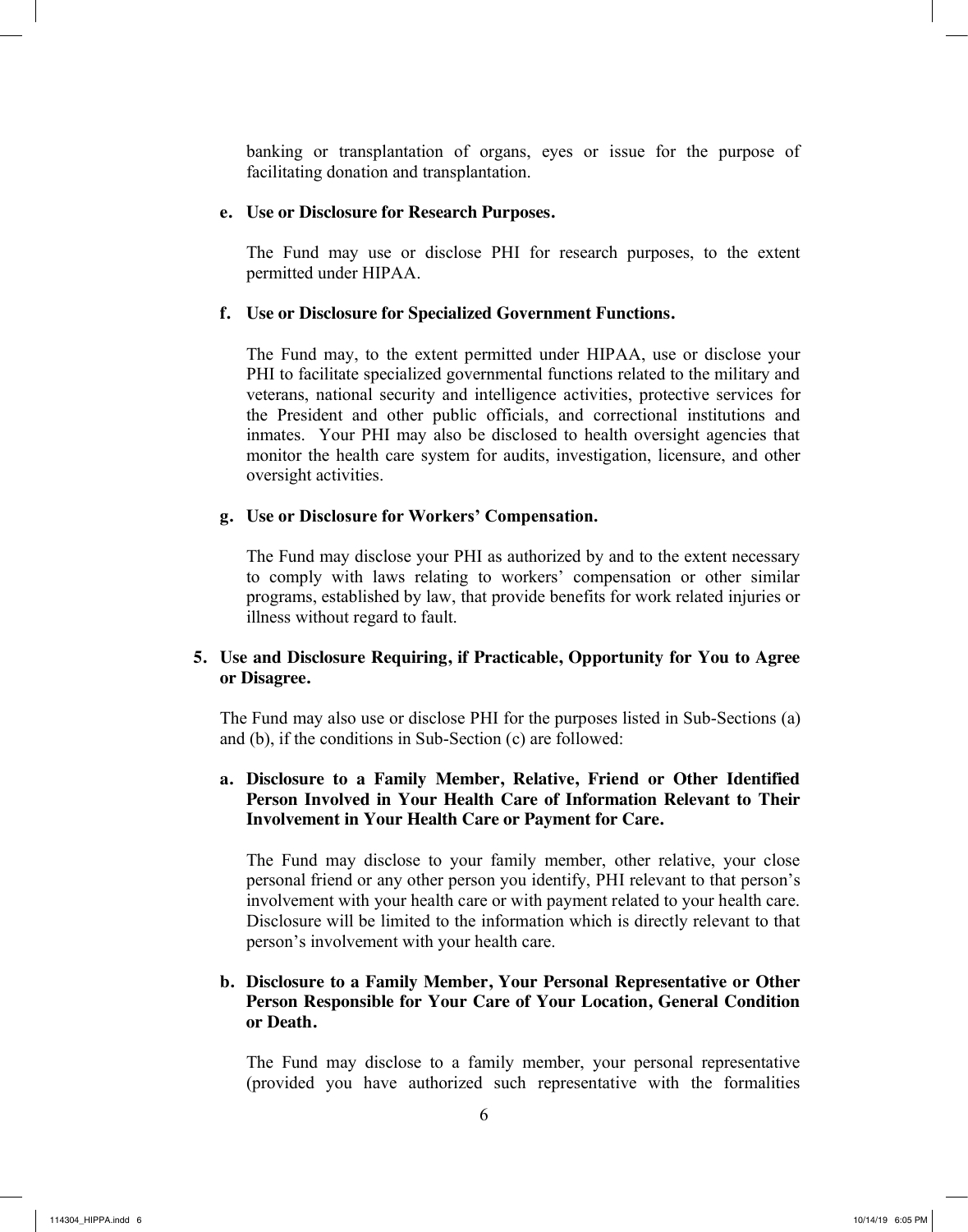required by the Fund) or other person responsible for your care, information concerning your location, general condition or death.

## **c. Conditions on Disclosures Set Forth in Sub-Section (a) and (b).**

If you are present or otherwise available prior to a disclosure being made under either Sub-Section (a) or (b) and you have the capacity to make health care decisions, the Fund will not make the disclosure unless (1) your agreement to the disclosure is obtained, (2) you are given an opportunity to object to the disclosure and do not, or (3) the Fund reasonably infers from the circumstances, based on professional judgment, that you do not object to the disclosure.

If you are not present or otherwise available prior to a disclosure being made under either Sub-Section (a) or (b) or if you cannot be given an opportunity to agree or disagree with disclosure due to your incapacity or because of emergency, the Fund may, in the exercise of professional judgment, determine whether disclosure is in your best interests and, if so, disclose only the PHI that is directly relevant to the particular person's involvement with your health care.

## **6. Use and Disclosure Requiring Your Authorization.**

Except as stated in Sections 1 through 5, above, the Fund will not disclose PHI other than with your written authorization. Any written authorization must meet the formalities required by the Fund. You may revoke your authorization in writing at any time subject to applicable law. For example, your authorization will be required (unless an exception applies) to disclose your PHI as follows: (1) most uses and disclosures of psychotherapy notes; (2) uses and disclosures for marketing purposes; (3) disclosures that constitute a sale of your PHI.

## **7. Use and Disclosure of the "Minimum Necessary" Amount of PHI.**

When using or disclosing PHI or when requesting PHI from another covered entity, the Fund will make reasonable efforts not to use, disclose or request more than the minimum amount of PHI necessary to accomplish the intended purpose of the use, disclosure or request, taking into consideration practical and technological limitations.

However, the "minimum necessary" standard will not apply in the following situations:

- Disclosure to or requests by a health care provider for treatment;
- Uses or disclosures made to you;
- Uses or disclosures made pursuant to your written authorization, except for authorizations requested by a covered entity, as described under HIPAA;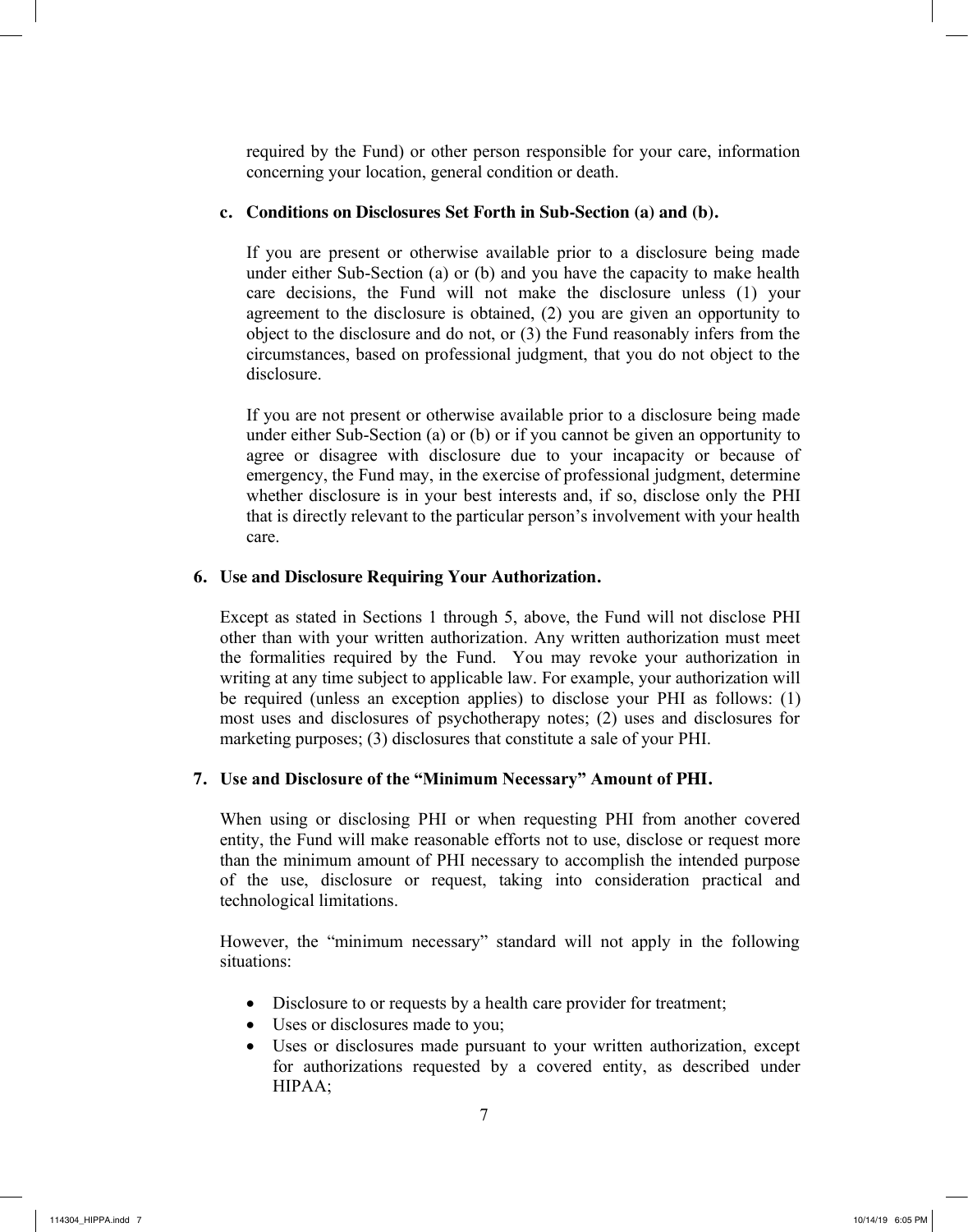- Disclosures made to the Department of Health and Human Services;
- Uses or disclosure that are required by law; and
- Uses or disclosures that are required for the Fund's compliance with legal regulations.

## **YOUR RIGHTS WITH RESPECT TO PHI**

You have the following rights regarding PHI that the Fund maintains:

#### **1. Right to Request Restrictions on Use and Disclosure of PHI.**

You may make a request in writing to the Fund to restrict uses and disclosures of your PHI to carry out treatment, payment or health care operations, or to restrict uses and disclosures to family members, relatives, friends or other persons identified by you who are involved in your care or payment for your care. However, the Fund is not required to agree to your request, unless the restriction relates to disclosures involving PHI related to service for which the health care provider involved has been paid out-of-pocket in full by you or another person. If you wish to make a request for restrictions, please contact Mr. Steve Bukovac, Fund Administrator, Automobile Mechanics' Local No. 701 Union and Industry Welfare Fund, 361 S. Frontage Road, Suite 100, Burr Ridge, IL 60527, Telephone: (708) 482-0110.

#### **2. Right to Receive Confidential Communications.**

You have the right to request that the Fund communicate with you in a certain way if you feel the disclosure of your PHI could endanger you. For example, you may ask that the Fund only communicate with you at a certain telephone number or by email. If you wish to receive confidential communications, please make your request in writing to Mr. Steve Bukovac, Fund Administrator, Automobile Mechanics' Local No. 701 Union and Industry Welfare Fund, 361 S. Frontage Road, Suite 100, Burr Ridge, IL 60527, Telephone: (708) 482-0110. The Fund will attempt to honor your reasonable requests for confidential communications.

#### **3. Right to Inspect and Copy Your PHI.**

You have the right to inspect and copy your PHI, which is contained in a designated record set maintained by the Fund with the exception of psychotherapy notes, information compiled in reasonable anticipation of, or for use in, a civil, criminal, or administrative action or proceeding or as otherwise precluded under HIPAA. A request to inspect and copy your PHI must be made in writing to Mr. Steve Bukovac, Fund Administrator, Automobile Mechanics' Local No. 701 Union and Industry Welfare Fund, 361 S. Frontage Road, Suite 100, Burr Ridge, IL 60527, Telephone: (708) 482-0110.

#### **4. Right to Amend PHI.**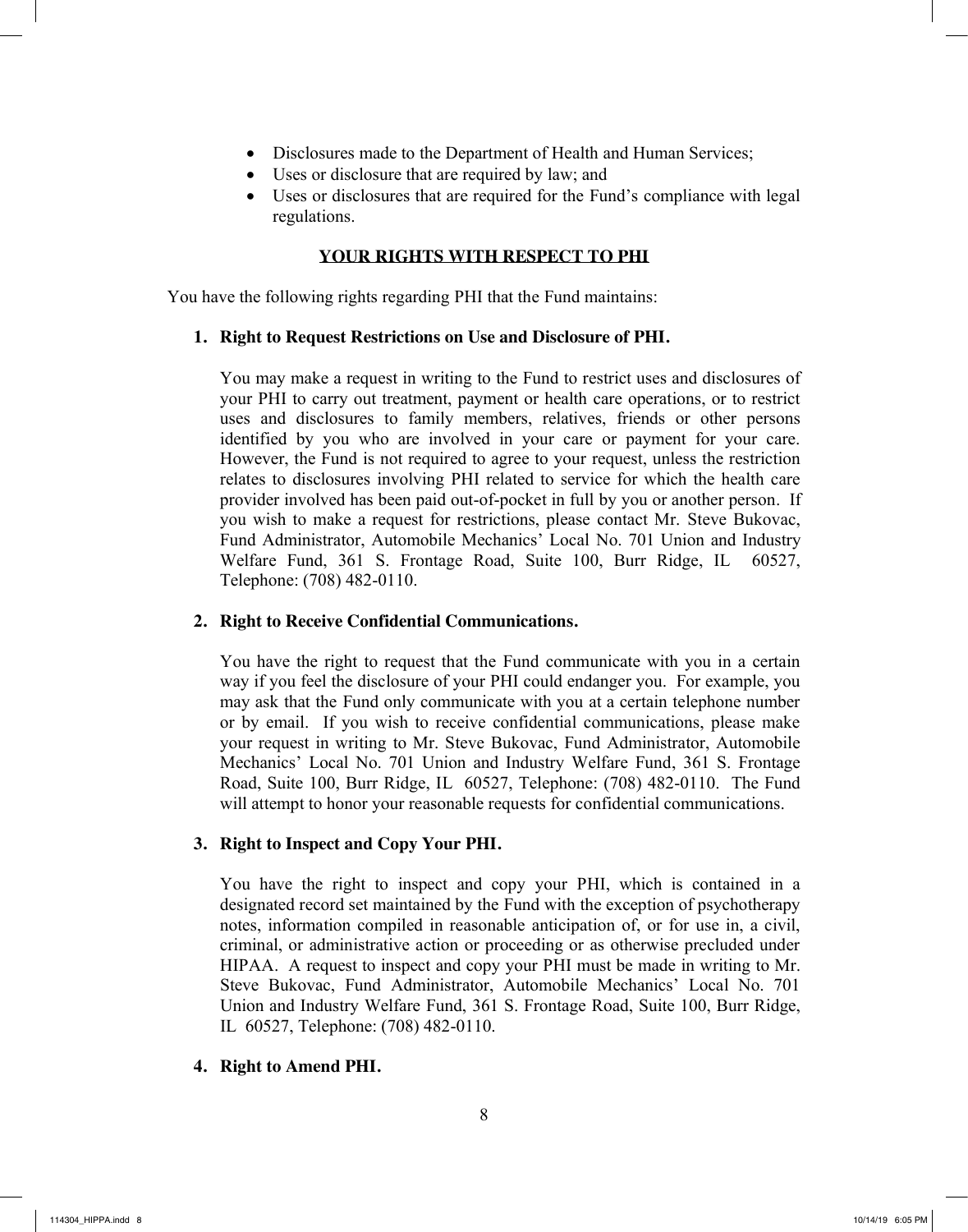If you wish to amend a record maintained by the Fund you may request that the Fund amend the record. The request may be made as long as the information is maintained by the Fund in a designated record set. A request for an amendment of a record must be made in writing to Mr. Steve Bukovac, Fund Administrator, Automobile Mechanics' Local No. 701 Union and Industry Welfare Fund, 361 S. Frontage Road, Suite 100, Burr Ridge, IL 60527, Telephone: (708) 482-0110. The Fund may deny the request if it does not include a reason to support the amendment. The request also may be denied if the health information record was not created by the Fund, if the PHI you are requesting to amend is not part of the Fund's designated record set, if the PHI you wish to amend falls within an exception to the PHI you are permitted to inspect and copy under applicable law, or if the Fund determines the records containing your PHI are accurate and complete.

#### **5. Right to an Accounting of Disclosures of PHI.**

You have the right to request a list of disclosures of your PHI made by the Fund except for disclosures made (a) for purposes of treatment, payment and health care operations, (b) for other purposes exempt from accounting of disclosures under HIPAA, or (c) to a family member, relative, personal representative, friend or other designated representative for involvement in your health care, payment for your health care or notification. The request must be made in writing to Mr. Steve Bukovac, Fund Administrator, Automobile Mechanics' Local No. 701 Union and Industry Welfare Fund, 361 S. Frontage Road, Suite 100, Burr Ridge, IL 60527, Telephone: (708) 482-0110. The request should specify the time period for which you are requesting the information. Accounting requests may not be made for periods of time going back more than six (6) years. The Fund will provide the first accounting you request during any twelve (12) month period without charge. Subsequent accounting requests may be subject to a reasonable cost-based fee. The Fund will inform you in advance of the fee, if applicable.

#### **6. Right to a Breach Notification.**

You have a right to be notified in the event that a breach of unsecured PHI is discovered either by the Fund, or a business associate or subcontractor performing work on behalf of the Fund.

#### **7. Right to a Paper Copy of this Notice.**

You have a right to request and receive a paper copy of this Notice at any time, even if you have received this Notice previously or agreed to receive the Notice electronically. To obtain a paper copy, please contact Mr. Steve Bukovac, Fund Administrator, Automobile Mechanics' Local No. 701 Union and Industry Welfare Fund, 361 S. Frontage Road, Suite 100, Burr Ridge, IL 60527, Telephone: (708) 482-0110.